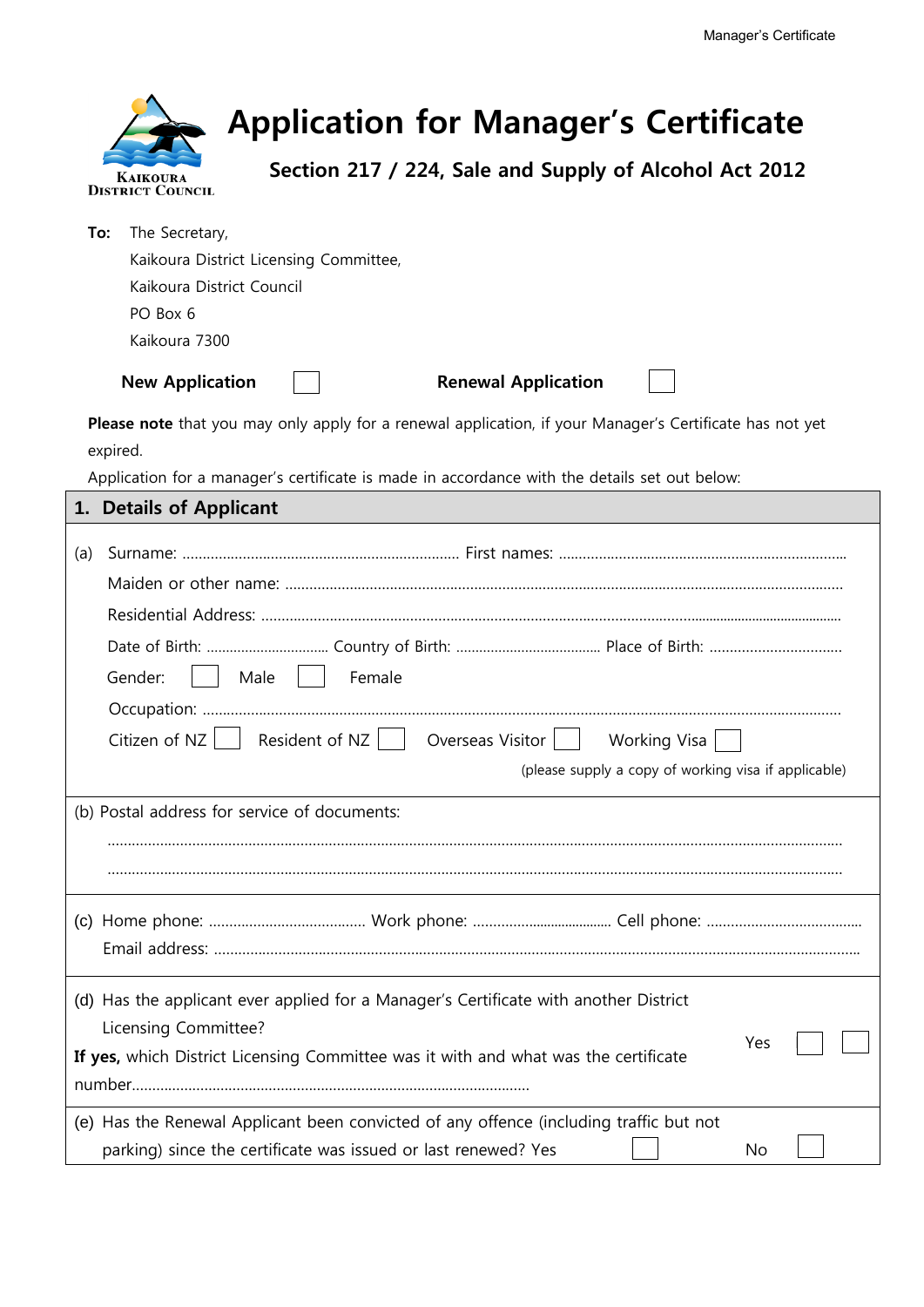| Has the New Applicant ever been convicted of any offence (including traffic but not<br>(f)<br>parking)? Yes<br>No                                                                                                           |                                                                                  |                |  |  |  |  |
|-----------------------------------------------------------------------------------------------------------------------------------------------------------------------------------------------------------------------------|----------------------------------------------------------------------------------|----------------|--|--|--|--|
| If yes, what are the details of each offence?                                                                                                                                                                               |                                                                                  |                |  |  |  |  |
| <b>Nature of offence</b>                                                                                                                                                                                                    | Date of conviction                                                               | <b>Penalty</b> |  |  |  |  |
|                                                                                                                                                                                                                             |                                                                                  |                |  |  |  |  |
|                                                                                                                                                                                                                             |                                                                                  |                |  |  |  |  |
| (g) Does the applicant hold the Licence Controller<br>Qualification?                                                                                                                                                        |                                                                                  | Yes<br>No      |  |  |  |  |
| If yes, what Act was that qualification gained under?                                                                                                                                                                       |                                                                                  |                |  |  |  |  |
| Sale of Liquor Act 1989                                                                                                                                                                                                     | Sale and Supply of Alcohol Act 2012                                              |                |  |  |  |  |
|                                                                                                                                                                                                                             | Please attach the LCQ Certificate (and Bridging Test Certificate if applicable). |                |  |  |  |  |
| (h) Has the applicant had any experience, in particular<br>No<br>Yes<br>recent experience, in managing or working at any premises or<br>conveyance in respect of which a licence was in force? If yes, please detail below: |                                                                                  |                |  |  |  |  |
| Has the applicant had any relevant training, in particular Yes<br>No<br>(i)<br>recent training?<br>If yes, what are the details of that training and on what date was it taken?                                             |                                                                                  |                |  |  |  |  |
| What is the extent of the applicant's involvement in the management and activities of the club?<br>(j)                                                                                                                      |                                                                                  |                |  |  |  |  |
|                                                                                                                                                                                                                             |                                                                                  |                |  |  |  |  |
| of any particular licensed premises?                                                                                                                                                                                        | (k) Does the applicant intend at this time to be the manager                     | Yes<br>No.     |  |  |  |  |
| Details of certificate (Renewal Applications Only)<br>2.                                                                                                                                                                    |                                                                                  |                |  |  |  |  |
|                                                                                                                                                                                                                             |                                                                                  |                |  |  |  |  |
|                                                                                                                                                                                                                             |                                                                                  |                |  |  |  |  |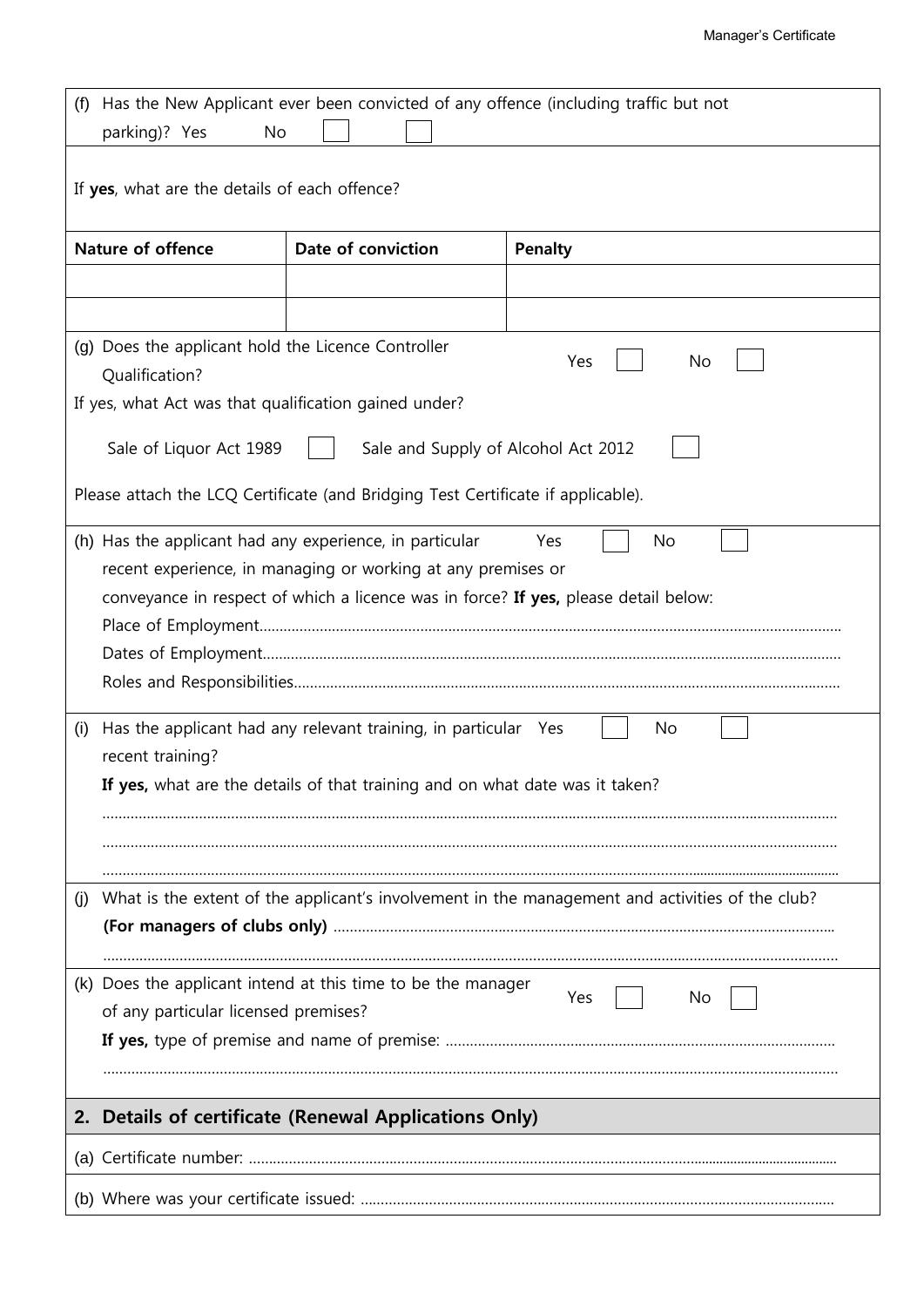| Signature and Date |  |  |
|--------------------|--|--|
|                    |  |  |
|                    |  |  |

## **Notes**

- 1 This application must be accompanied by the prescribed fee and the items in the checklist.
- 2 If the applicant intends to be the manager of any particular licensed premises, the application must be filed with the Secretary of the District Licensing Committee with which the application for the licence was filed.
- 3 In all other cases, the application should be filed with the Secretary of the District Licensing Committee for the District in which the applicant is residing.

OFFICE USE ONLY

Receipt: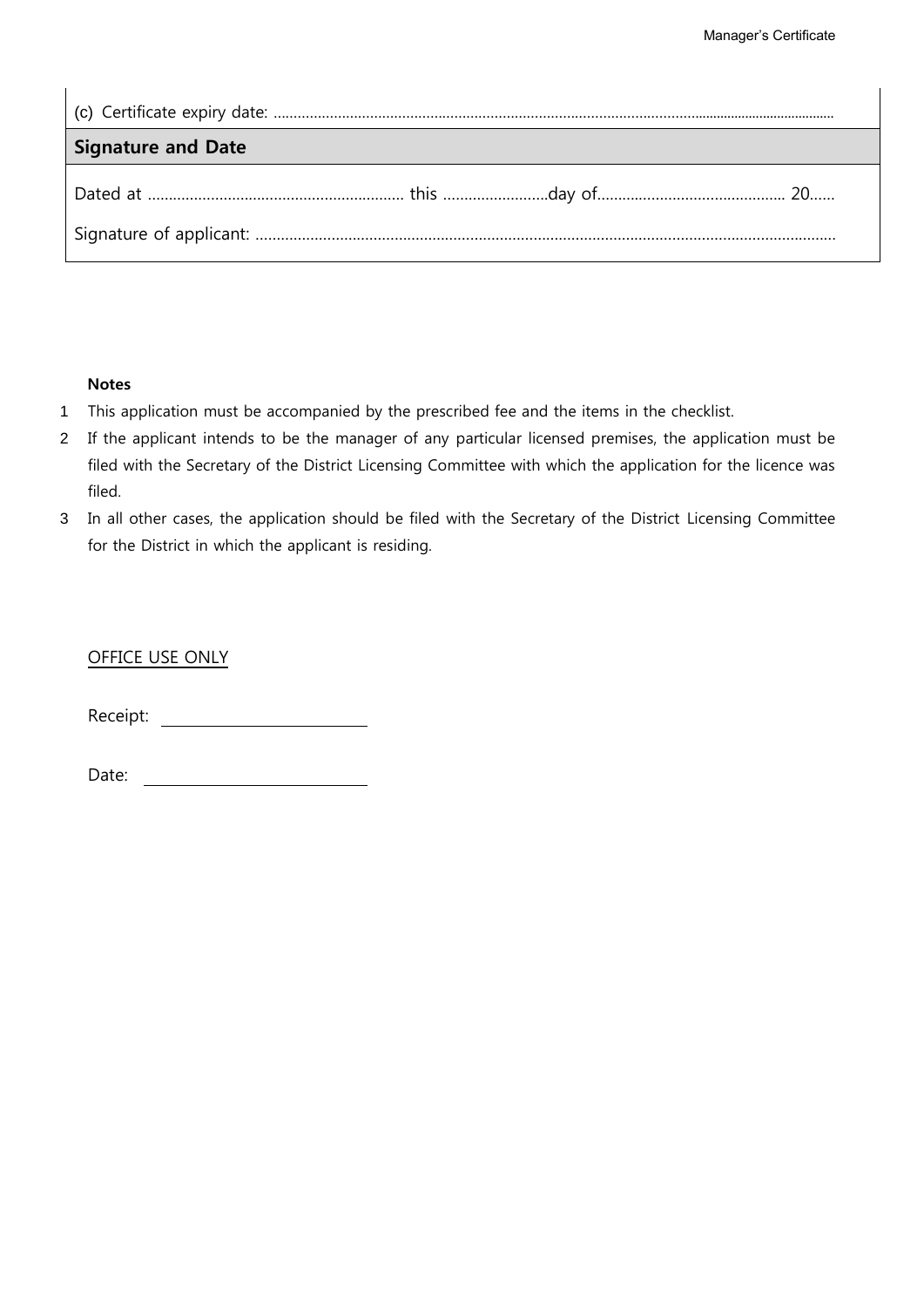

**Checklist for Managers Certificates & Renewal**<sup>s</sup>

**(Sale and Supply of Alcohol Act 2012)**

| THE FOLLOWING MUST BE PROVIDED WITH YOUR APPLICATION            |                                                                                         |  |  |  |
|-----------------------------------------------------------------|-----------------------------------------------------------------------------------------|--|--|--|
|                                                                 | Use this cover page to assist you to lodge a complete application                       |  |  |  |
| $\Box$ The completed application and documentation listed below |                                                                                         |  |  |  |
| FEE (inclusive of GST)                                          |                                                                                         |  |  |  |
| \$316.25                                                        |                                                                                         |  |  |  |
| Fee may be paid by                                              |                                                                                         |  |  |  |
|                                                                 | Cash                                                                                    |  |  |  |
|                                                                 | Cheques are payable to the Kaikoura District Council                                    |  |  |  |
|                                                                 | Internet Banking details: Account Name: Kaikoura District Council ,                     |  |  |  |
|                                                                 | Account Number: 02-0856-0011698-000.,                                                   |  |  |  |
|                                                                 | Reference: Licence number (if renewal) and name.                                        |  |  |  |
| <b>Information to be attached (New Applications)</b>            |                                                                                         |  |  |  |
|                                                                 | Copy of one form of identification (drivers licence, passport). Police are required to  |  |  |  |
|                                                                 | report upon your application. Lodging an application acknowledges that Police will      |  |  |  |
|                                                                 | report to the District Licensing Committee. If you are not a New Zealand resident,      |  |  |  |
|                                                                 | please include details of your citizenship and passport number and work visa.           |  |  |  |
|                                                                 | Licence Controller Qualification (LCQ) 2012 Act inclusive of bridging test, OR LCQ 1989 |  |  |  |
|                                                                 | Act and Bridging Test.                                                                  |  |  |  |
|                                                                 | Details of convictions (see attached Clean Slate Act notes)                             |  |  |  |
|                                                                 | Two references, including current employer reference and character reference.           |  |  |  |
|                                                                 | Brief CV, detailing experience in hospitality and types of premises worked in.          |  |  |  |
|                                                                 | For applicants intending to manage a club, provide details of involvement in the club   |  |  |  |
|                                                                 | and a letter of support for the club.                                                   |  |  |  |
| Information to be attached (Renewal Applications)               |                                                                                         |  |  |  |
|                                                                 | Licence Controller Qualification (LCQ) 2012 Act inclusive of bridging test, OR LCQ 1989 |  |  |  |
|                                                                 | Act and Bridging Test.                                                                  |  |  |  |
|                                                                 | Copy of current Manager's Certificate.                                                  |  |  |  |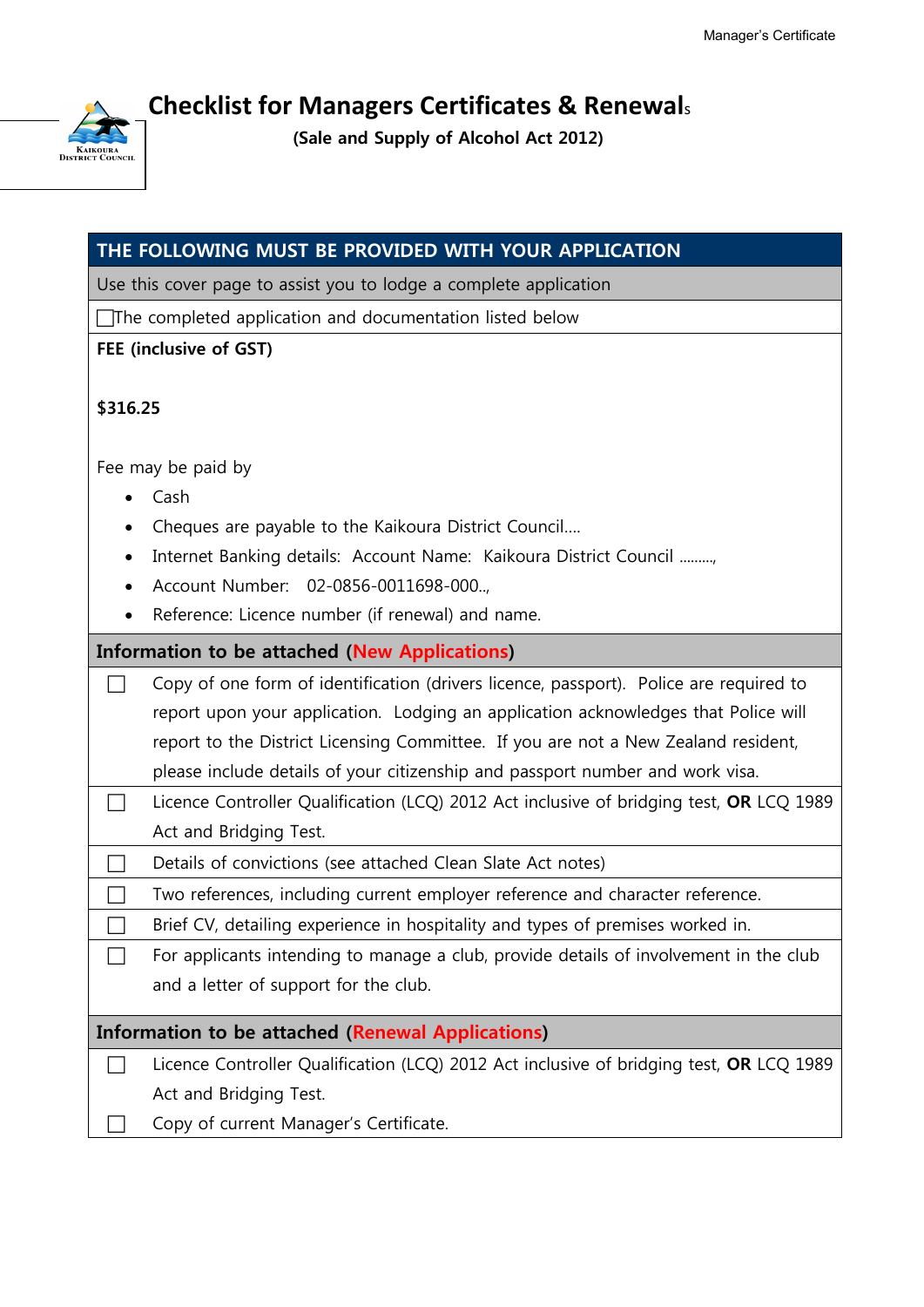| <b>Kaikoura District Council</b><br><b>QUESTIONNAIRE</b>                                                                   | <b>DISTRICT COUNCH</b> |
|----------------------------------------------------------------------------------------------------------------------------|------------------------|
| <b>RENEWAL OF A MANAGERS CERTIFICATE</b>                                                                                   |                        |
| NAMF:                                                                                                                      |                        |
| Q1. What is the object of the Act, of the Sale and Supply of Alcohol Act 2012?                                             |                        |
|                                                                                                                            |                        |
| Q2. What signs related to Alcohol should be displayed on licensed premises.                                                |                        |
|                                                                                                                            |                        |
| Q3. What is the designation of the area in the premise you are employed at and what is the<br>meaning of that designation? |                        |
| Q4. Explain the purpose of a Host Responsibility policy and list six key points which should be                            |                        |
| included in the policy.                                                                                                    |                        |
|                                                                                                                            |                        |
|                                                                                                                            |                        |
|                                                                                                                            |                        |
|                                                                                                                            |                        |

**Please turn over for questions 5-8**